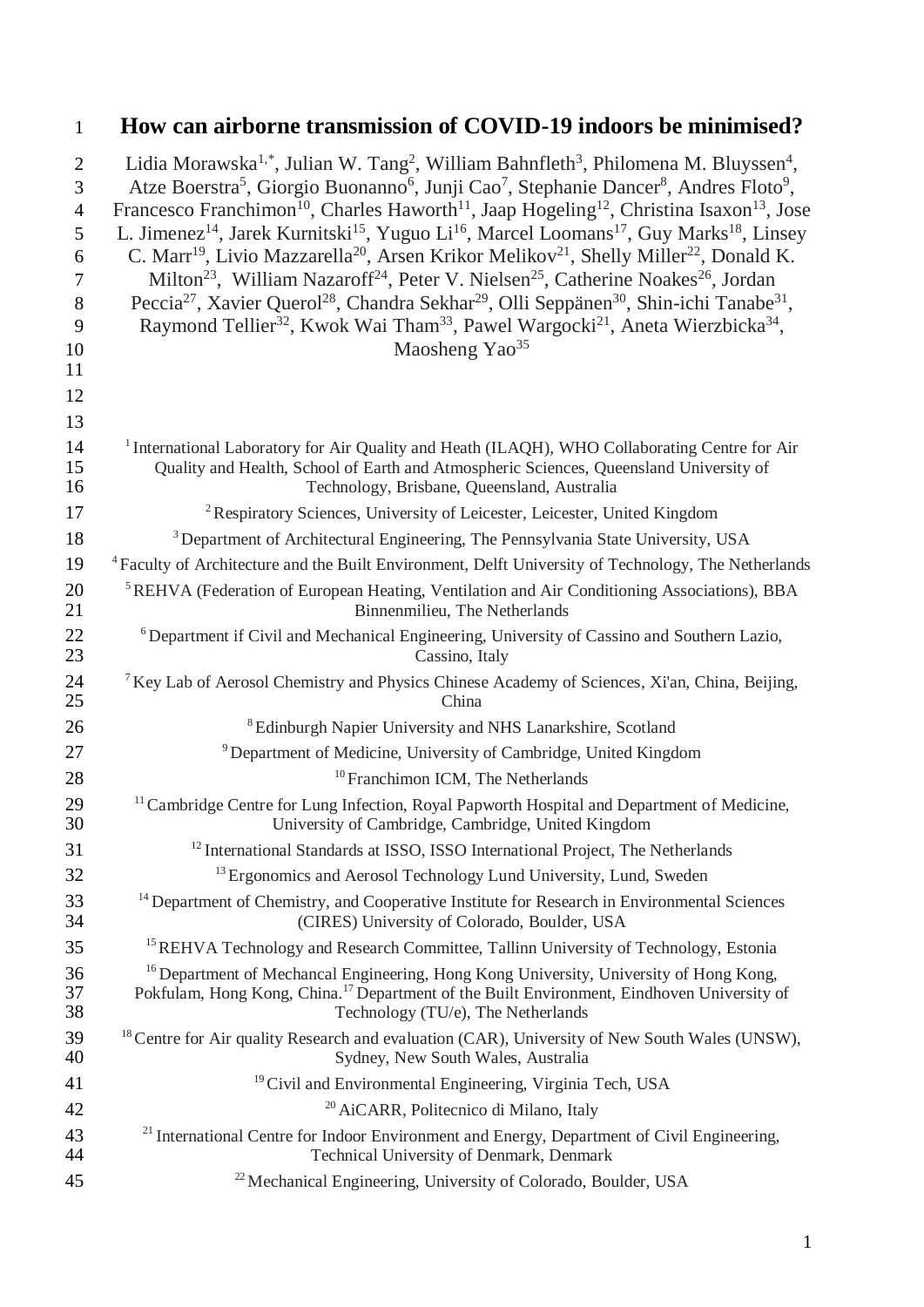| 46       | <sup>23</sup> Environmental Health, School of Public Health, University of Maryland, USA                                                                  |
|----------|-----------------------------------------------------------------------------------------------------------------------------------------------------------|
| 47<br>48 | <sup>24</sup> Department of Civil and Environmental Engineering, University of California, Berkeley, California,<br><b>USA</b>                            |
| 49<br>50 | <sup>25</sup> Faculty of Engineering and Science, Department of Civil Engineering, Aalborg University,<br>Denmark                                         |
| 51       | <sup>26</sup> School of Civil Engineering, University of Leeds, United Kingdom                                                                            |
| 52       | <sup>27</sup> Environmental Engineering, Yale University, USA                                                                                             |
| 53<br>54 | <sup>28</sup> Institute of Environmental Assessment and Water Research, Department of Geosciences, Spanish<br>National Research Council, Barcelona, Spain |
| 55       | <sup>29</sup> Department of Building, National University of Singapore, Singapore                                                                         |
| 56       | <sup>30</sup> Aalto University, Finland                                                                                                                   |
| 57       | <sup>31</sup> Architectural Institute of Japan, Japan                                                                                                     |
| 58       | <sup>32</sup> McGill University, Canada                                                                                                                   |
| 59       | <sup>33</sup> Department of Building, National University of Singapore, Singapore                                                                         |
| 60       | <sup>34</sup> Ergonomics and Aerosol Technology, Lund University, Sweden                                                                                  |
| 61       | <sup>35</sup> College of Environmental Sciences and Engineering, Peking University, Beijing, China                                                        |
| 62       |                                                                                                                                                           |
| 63       |                                                                                                                                                           |
| 64       |                                                                                                                                                           |
| 65       |                                                                                                                                                           |
| 66       |                                                                                                                                                           |
| 67       |                                                                                                                                                           |
| 68       |                                                                                                                                                           |
| 69       |                                                                                                                                                           |
| 70       |                                                                                                                                                           |
| 71       |                                                                                                                                                           |
| 72       |                                                                                                                                                           |
| 73       |                                                                                                                                                           |
| 74       |                                                                                                                                                           |
| 75       |                                                                                                                                                           |
| 76       |                                                                                                                                                           |
| 77       | *Corresponding Author:                                                                                                                                    |
| 78       | Lidia Morawska, International Laboratory for Air Quality and Heath (ILAQH), WHO Collaborating                                                             |
| 79       | Centre for Air Quality and Health, School of Earth and Atmospheric Sciences, Queensland University                                                        |

80 of Technology, Brisbane, Queensland, Australia. Email: **l.morawska@qut.edu.au**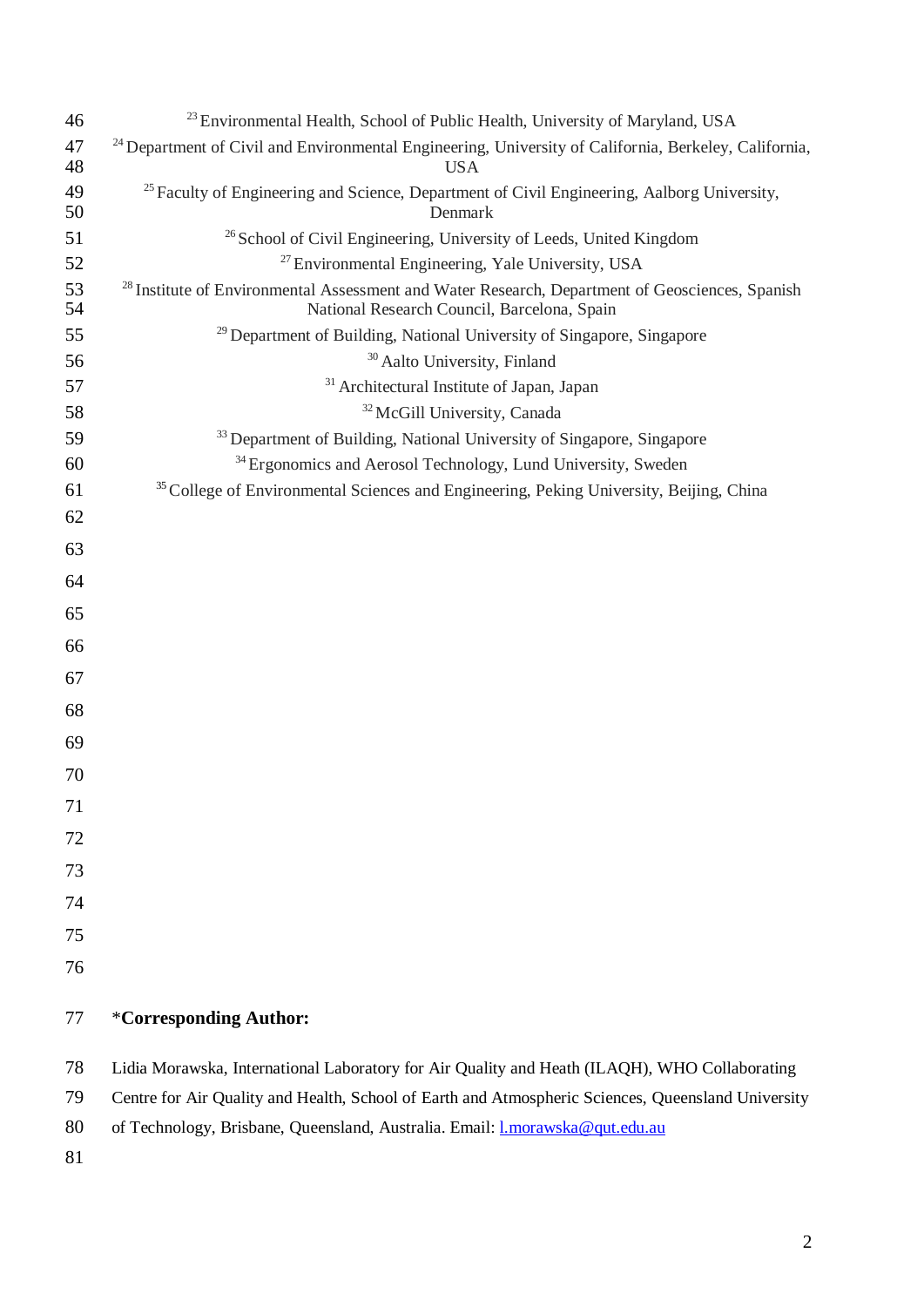#### **Abstract**

 During the rapid rise in COVID-19 illnesses and deaths globally, and notwithstanding recommended precautions, questions are voiced about routes of transmission for this pandemic disease. Inhaling small airborne droplets is probable as a third route of infection, in addition to more widely recognized transmission via larger respiratory droplets and direct contact with infected people or contaminated surfaces. While uncertainties remain regarding the relative contributions of the different transmission pathways, we argue that existing evidence is sufficiently strong to warrant engineering controls targeting airborne transmission as part of an overall strategy to limit infection risk indoors. Appropriate building engineering controls include sufficient and effective ventilation, possibly enhanced by particle filtration and air disinfection, avoiding air recirculation and avoiding overcrowding. Often, such measures can be easily implemented and without much cost, but if only they are recognised as significant in contributing to infection control goals. We believe that the use of engineering controls in public buildings, including hospitals, shops, offices, schools, kindergartens, libraries, restaurants, cruise ships, elevators, conference rooms or public transport, in parallel with effective application of other controls (including isolation and quarantine, social distancing and hand hygiene), would be an additional important measure globally to reduce the likelihood of transmission and thereby protect healthcare workers, patients and the general public.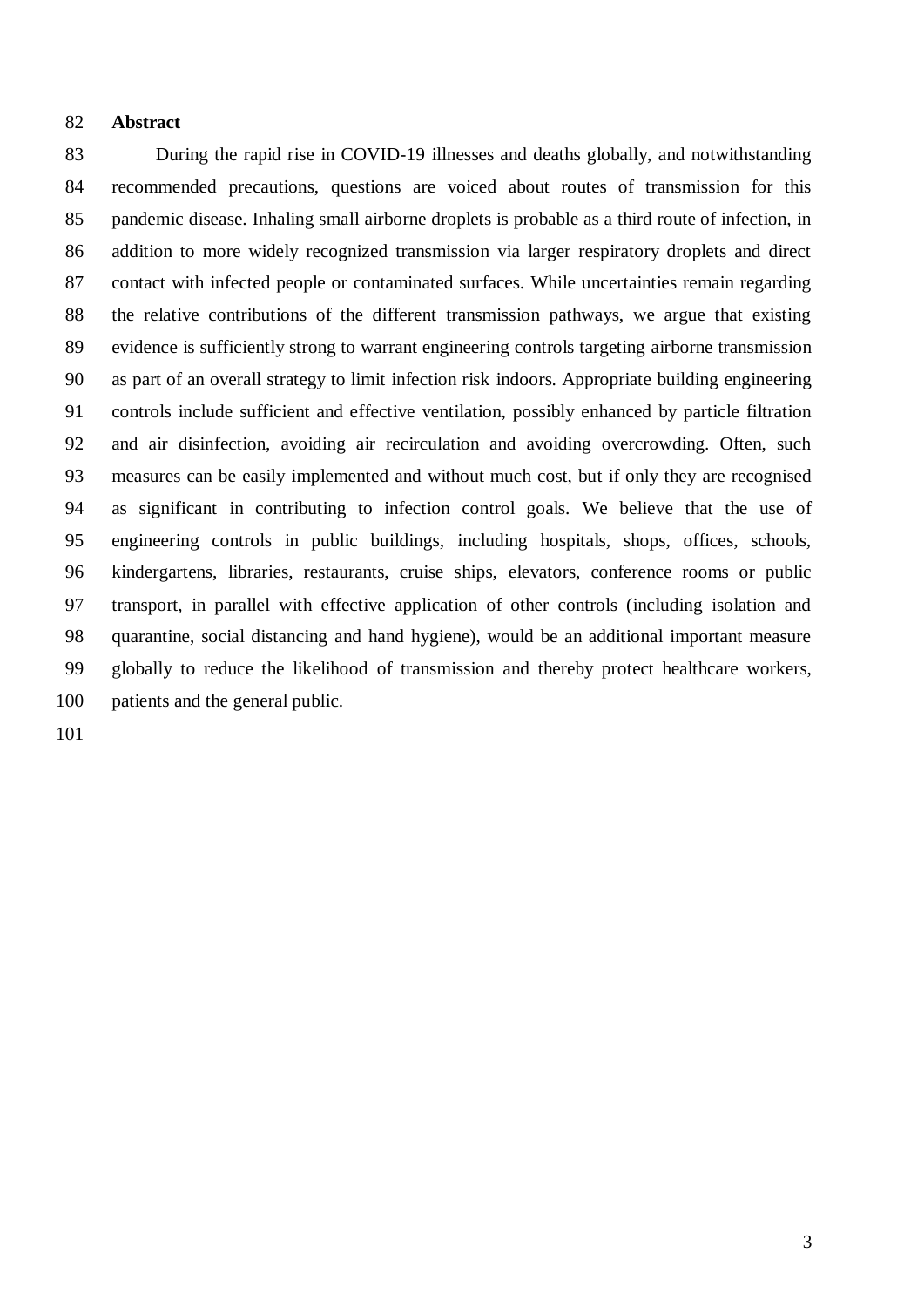#### **Recognising the potential for the airborne transmission of SARS-CoV-2**

 The significance of viral transmission via small airborne microdroplets (also commonly referred to as 'aerosols') has been intensely discussed in the context of the SARS-CoV- 2/COVID-19 (severe acute respiratory syndrome coronavirus-2/coronavirus disease 2019) pandemic (Lewis 2020; Morawska et al. 2020). This is one of three commonly accepted modes of viral transmission, the other two being via larger respiratory droplets (which fall close to where they are expired), and direct contact with contaminated surfaces (fomites). Especially with the ongoing global shortage of personal protective equipment (mainly surgical masks and N95/FFP2/FFP3 respirators) (WHO 2020c), additional methods to reduce the risk of SARS-CoV-2 transmission indoors need to be considered. The need is acute in particular in hospitals and other healthcare facilities managing COVID-19 patients.

 While evidence for airborne transmission of COVID-19 is currently incomplete, several hospital-based studies have performed air-sampling for SARS-COV-2, including one published paper (Ong et al. 2020), one early-release paper (Guo et al. 2020) and 5 papers still in pre-print at the time of writing (Chia et al. 2020; Ding et al. 2020; Jiang et al. 2020; Liu et al. 2020; Santarpia et al. 2020). Four of these studies found several positive samples for SARS-CoV-2 genome (RNA) in air using polymerase chain reaction (PCR) testing (Chia et al. 2020; Jiang et al. 2020; Liu et al. 2020; Santarpia et al. 2020), two found very small numbers of positive samples (Ding et al. 2020), and only one (Ong et al. 2020) found no positive air samples. This evidence at least demonstrates a *potential* risk for airborne transmission of SARS-CoV-2.

 In addition, amongst these studies, three also reported some quantitative viral RNA data. The Singaporean study found positive air samples in 2 of the 3 patient infection isolation rooms, with samples in the 1-4 µm and >4 µm size ranges containing a range of viral loads (1.8-3.4 viral RNA copies per L of air) (Chia et al. 2020). The study from Nebraska, USA found that 63% of the air samples were positive with a mean viral load of 2.9 copies/L, including in patient rooms and the hallway air (Santarpia et al. 2020). In one case, they sampled close to the patient (mean: 4.1 copies/L) and at >1.8 m (mean: 2.5 copies/L), suggesting some dilution with distance. The highest viral loads were found in personal samplers worn by the sampling team when in the presence of a patient receiving oxygen via nasal cannula (mean: 19 and 48 copies/L), indicating that this treatment may promote the spread of airborne virus. A study in Wuhan, China (Liu et al. 2020) provides quantitative data for their small number of positive air samples, with 0.02 RNA copies/L in a toilet area and 0.02-0.04 copies/L in a room used to remove PPE. More than half the viral RNA in these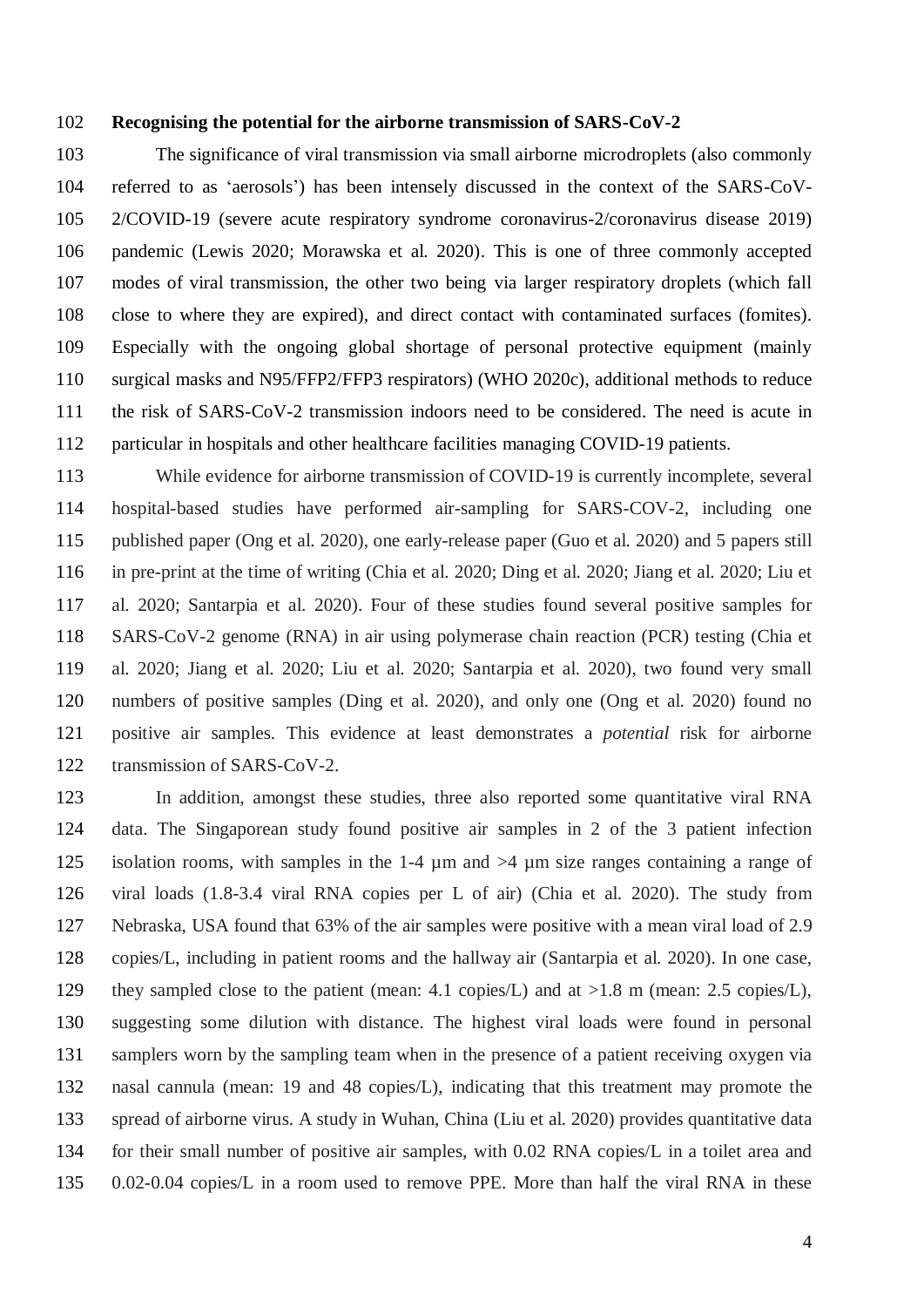136 samples was associated with aerosols  $\langle 2.5 \mu \text{m} \rangle$ . This study also measured deposition through 137 passive aerosol sampling, reporting deposition rates of 31 and 113 RNA copies/m<sup>2</sup> per h at samplers located approximately 2 m and 3 m from the patients, respectively (Liu et al. 2020).

 Whilst this evidence may be deemed to be incomplete at present, more will arise as the COVID-19 pandemic continues. In contrast, the end-stage pathway to infection of the droplet and contact transmission routes has always been assumed to be via self-inoculation into mucous membranes (of the eyes, nose and mouth). Surprisingly, no direct confirmatory evidence of this phenomenon has been reported, e.g. where there have been: (i) follow-up of fomite or droplet-contaminated fingers of a host, self-inoculated to the mucous membranes to cause infection, through the related disease incubation period, to the development of disease, and (ii) followed by diagnostic sampling, detection, sequencing and phylogenetic analysis of that pathogen genome to then match the sample pathogen sequence back to that in the original fomite or droplet. It is scientifically incongruous that the level of evidence required to demonstrate airborne transmission is so much higher than for these other transmission modes (Morawska et al. 2020).

 The infectious agents of several other diseases (tuberculosis, measles, chickenpox) are recognised to be transmissible via the airborne route, either by the short-range (face-to-face, conversational exposure) or by longer-range aerosols (Department of Health 2015; Tellier et al. 2019). Measles and varicella zoster (the virus causing chickenpox) can also be efficiently transmitted through direct contact during their acute phase of infection (e.g. by kissing). During a close contact situation, all transmission routes can be potentially responsible for infection.

 For other respiratory viruses, including SARS-CoV, MERS-CoV (Middle-East Respiratory Syndrome coronavirus), respiratory syncytial virus (RSV – a common cause of bronchiolitis in infants) and influenza, both short-range and longer-range airborne transmission are possible, but the predominance of longer range transmission route in various exposure scenarios is difficult to quantify (Booth et al. 2013; Kim et al. 2016; Kulkarni et al. 2016; Li et al. 2007; Tellier et al. 2019), and may at times be opportunistic (Roy et al. 2004).

 A recent mechanistic modelling study showed that short-range airborne transmission dominates exposure during close contact (Chen W et al. 2020). Other studies investigating the transport of human-expired microdroplets and airflow patterns between people also provide substantive support for this transmission route (Ai et al. 2019; Li et al. 2007; Liu et al. 2017). Therefore, in light of this body of evidence for these other respiratory viruses; we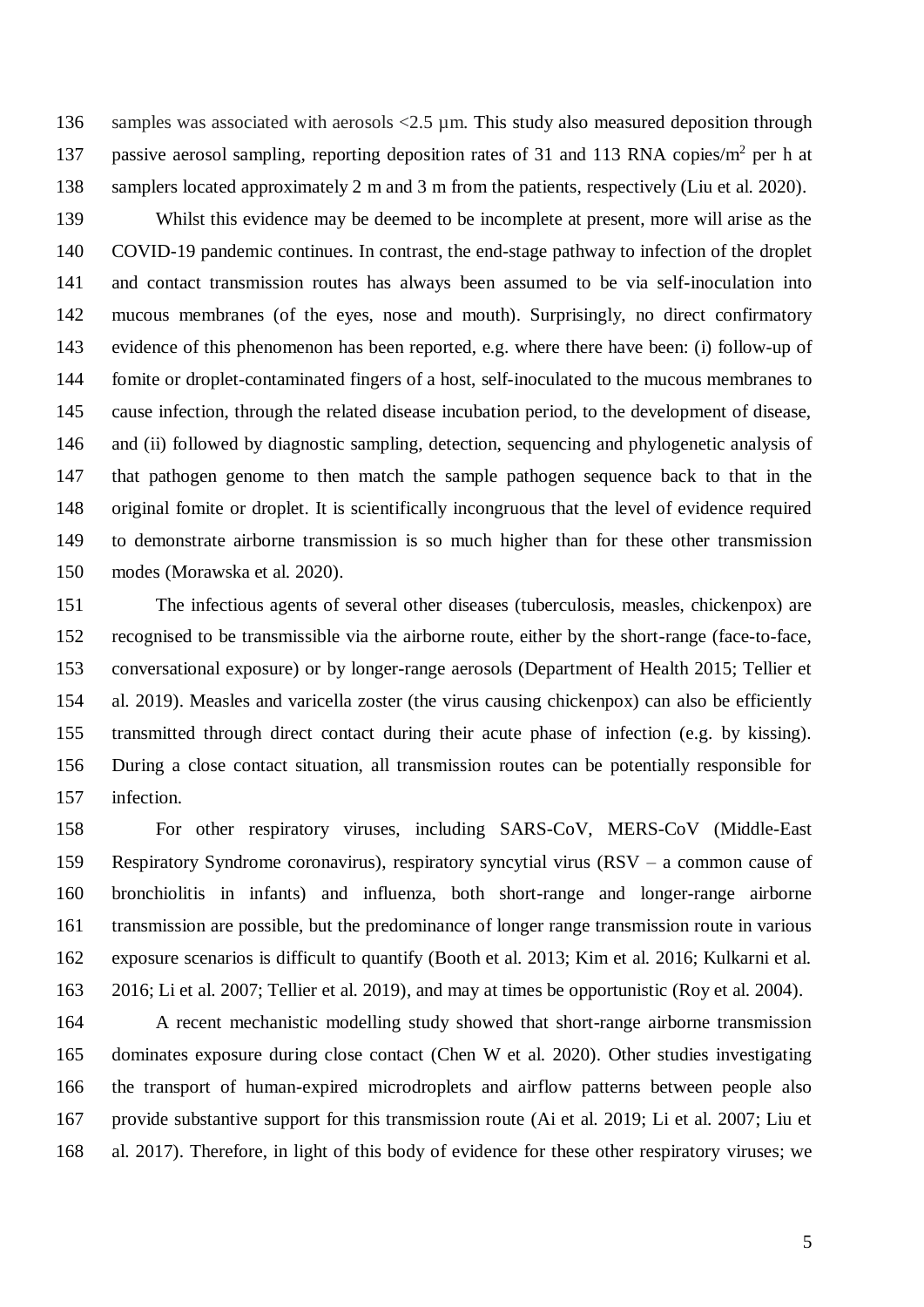believe that SARS-CoV-2 should not be treated any differently – with at least the potential 170 for airborne transmission indoors.

 Yet despite this, international health organisations, like the WHO (World Health Organization) (WHO 2020b), continue to place insufficient emphasis on protection from small, virus laden, airborne droplets. Other organisations that deal with building environmental control systems, such as REHVA (the Federation of European Heating, Ventilation and Air Conditioning Associations) and ASHRAE (the American Society of Heating, Ventilating, and Air-Conditioning Engineers), have acknowledged the potential airborne hazard indoors and recommended ventilation control measures accordingly (ASHRAE 2020a; REHVA 2020).

 Infection control specialists also often inquire about the relative contribution of airborne transmission compared to the other transmission modes ('contact' and 'droplet'). Multiple studies provide strong evidence for indoor airborne transmission of viruses, particularly in crowded, poorly ventilated environments (Coleman et al. 2018; Distasio et al. 1990; Knibbs et al. 2012; Li et al. 2005; Moser et al. 1979; Nishiura et al. 2020). However, it is generally difficult to quantitatively compare and conclude which transmission route is the most significant in a given situation. Infection may occur via all routes to different degrees depending on the specific exposure circumstances. Effective infection control necessitates protection against all potentially important exposure pathways.

 Here, in the face of such uncertainty, we argue that the benefits of an effective ventilation system, possibly enhanced by particle filtration and air disinfection, for contributing to an overall reduction in the indoor airborne infection risk, are obvious (Eames et al. 2009).

# **Engineering controls to reduce the potential airborne transmission of SARS-CoV-2**

 To maximise protection of the population against the airborne spread of SARS-CoV-2 and any other airborne virus-containing small microdroplets, several recommendations are necessary as presented below. These focus on indoor environments, because this is where most transmission occurs (Nishiura et al. 2020). Further, the measures mostly apply to public buildings. In residential houses and apartments, normal practices (e.g. segregating infected individuals, opening windows and doors, and using portable air-cleaning devices when practical) to ensure healthy indoor air, should stay in place at any moment.

 Ventilation airborne protection measures which already exist can be easily enhanced at a relatively low cost to reduce the number of infections and consequently to save lives. The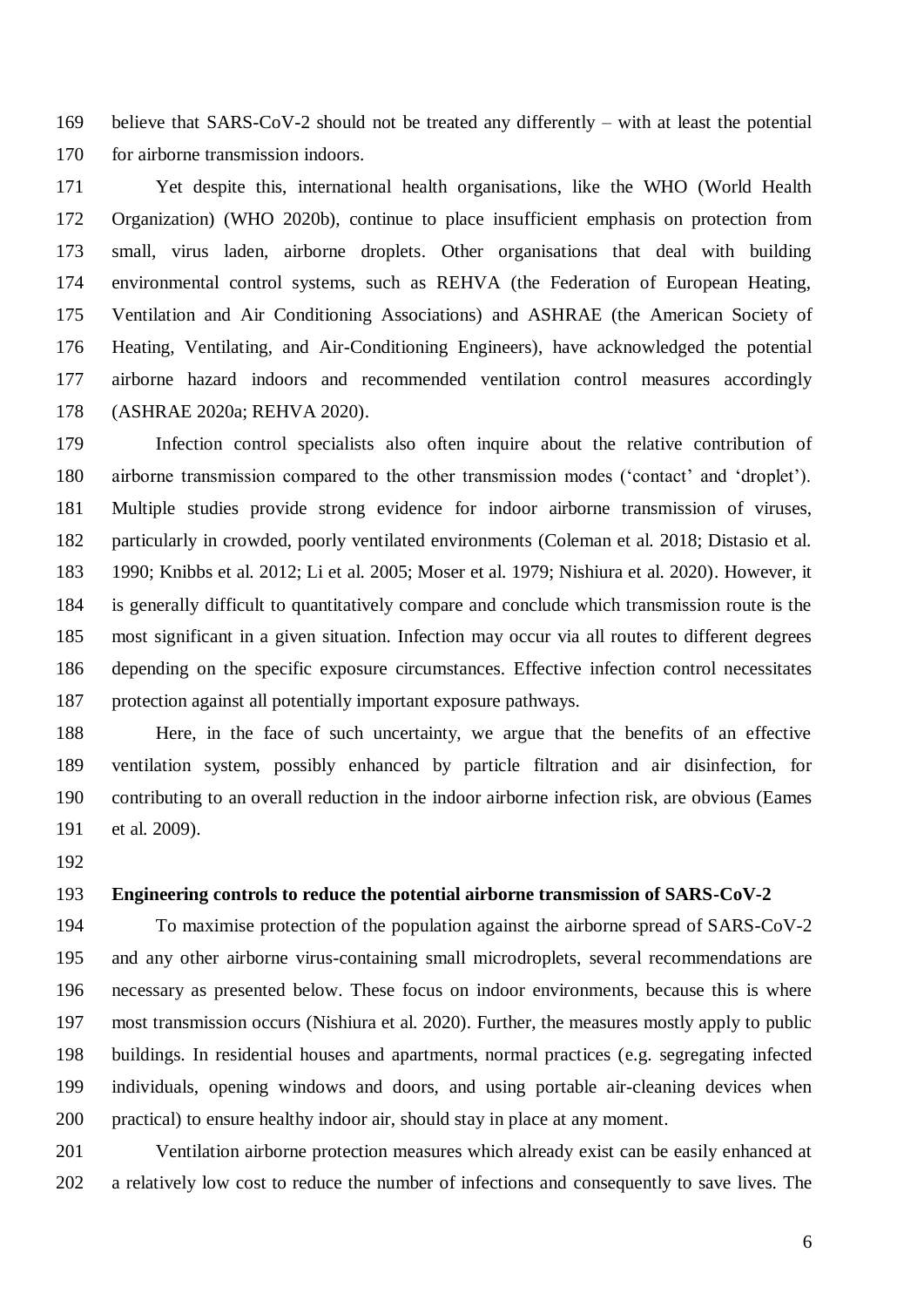options discussed below should always be implemented in combination with other existing measures (like hand-washing and use of PPE) to reduce infection via other important routes of transmission, as none of them can be completely excluded in any exposure event. The remainder of this article will only cover recommendations for 'engineering level' controls, as described in the traditional infection control hierarchy (Figure 1) to reduce the environmental 208 risks for airborne transmission.



- Figure 1. Traditional infection control pyramid adapted from the US Centers for Disease Control (CDC 2015).
- 
- 
- 

#### *i) Ventilation should be recognised as a means to reduce airborne transmission*

 Ventilation is the process of providing outdoor air to a space or building by natural or mechanical means (ISO 2017). It controls how quickly room air is removed and replaced over a period of time. In some cases, it is necessary to remove pollution from outdoor air before bringing it into a building, by using adequate filtration systems. Ventilation plays a critical role in removing exhaled virus-laden air, thus lowering the overall concentration and therefore any subsequent dose inhaled by the occupants.

 Appropriate distribution of ventilation (e.g. placement of supply and exhaust vents) ensures that adequate dilution is achieved where and when needed, avoiding the build-up of viral contamination (Melikov 2011; Melikov 2016; Thatiparti et al. 2016;2017). The central guiding principle is to replace contaminated air with clean air, but sometimes local barriers to this process may occur, e.g. where partitions are used or curtains drawn for privacy or medical procedures. If these barriers are in use, secondary or auxiliary measures may be needed to achieve requisite ventilation effectiveness.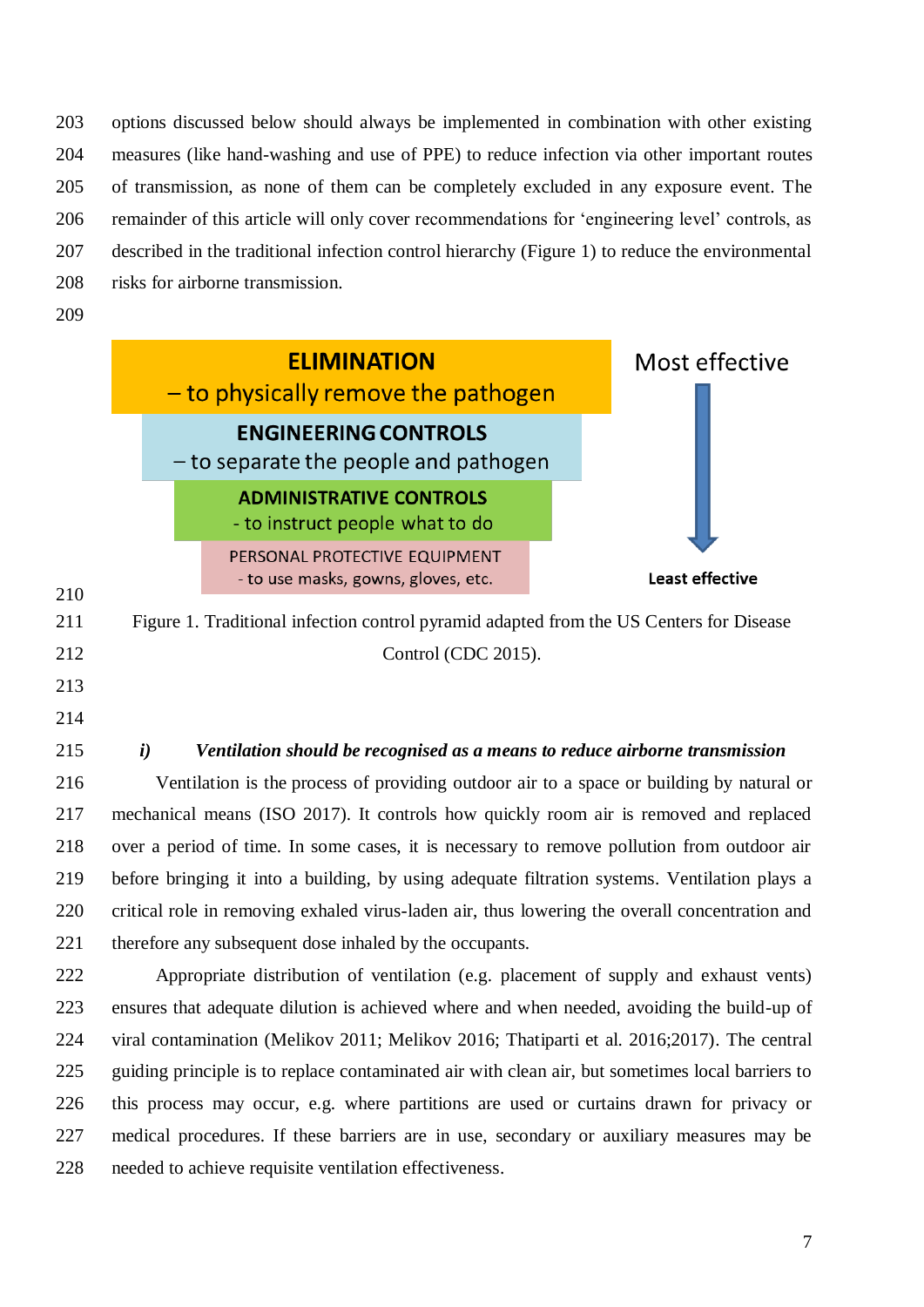Good ventilation practices are already in place in many hospital settings, as part of everyday and emergency measures to protect against droplet and contact transmission (Phiri 2014). Good ventilation also protects the occupants against airborne transmission. The capacity to increase ventilation rates when needed (such as during the COVID-19 pandemic) may differ, and may be somewhat limited by their original design specifications and implementation.

 Note that many hospitals are naturally ventilated in ward areas, including in some rooms used for critical care. However, if the airflow passage is obstructed (e.g. by closing windows and doors), airborne pathogen concentration can sharply rise leading to an increased risk of airborne transmission and infection (Gilkeson et al. 2013a). Natural ventilation concepts apply to healthcare facilities in both developed and resource-limited countries in favourable climatic conditions. The design, operation and maintenance of naturally ventilated facilities is not straightforward, and comprehensive guidance is available (WHO 2009). For instance WHO in March, (WHO 2020a) specifies that in a COVID-19 infective ward at least 160 L/s/patient have to be provided if natural ventilation is used.

 We have recently seen the creation of very large emergency hospital wards, within exhibition centres for example, which house hundreds or even thousands of patients (MSN 2020). Although these facilities will have mechanical ventilation that is adequate for normal exhibition or conference use, it is not clear if sufficient ventilation will be available for patient management and infection control purposes when they are adapted for such purposes, as during the COVID-19 pandemic.

 The situation can be worse in public buildings and other shared spaces, such as shops, offices, schools, kindergartens, libraries, restaurants, cruise ships, elevators, conference rooms or public transport, where ventilation systems can range from purpose-designed mechanical systems to simply relying on open doors and windows. In most of these environments, ventilation rates are significantly lower than in hospitals for various reasons, including limiting airflows for energy and cost savings.

 Hence, in such environments, with lower ventilation rates intended primarily to control indoor air quality (which may also include some hospital emergency, acute admissions, general ward and clinic areas) (Booth et al. 2013; Jo et al. 2019; Kulkarni et al. 2016; Rule et al. 2018; Sornboot et al. 2019), the likelihood of infected persons sharing air with susceptible occupants is high, posing an infection risk contributing to the spread of the infectious disease. Various studies have been performed on the survival of airborne pathogens (Brown et al. 2015; Kim et al. 2016; Kormuth et al. 2018; Kulkarni et al. 2016; Marr et al. 2019;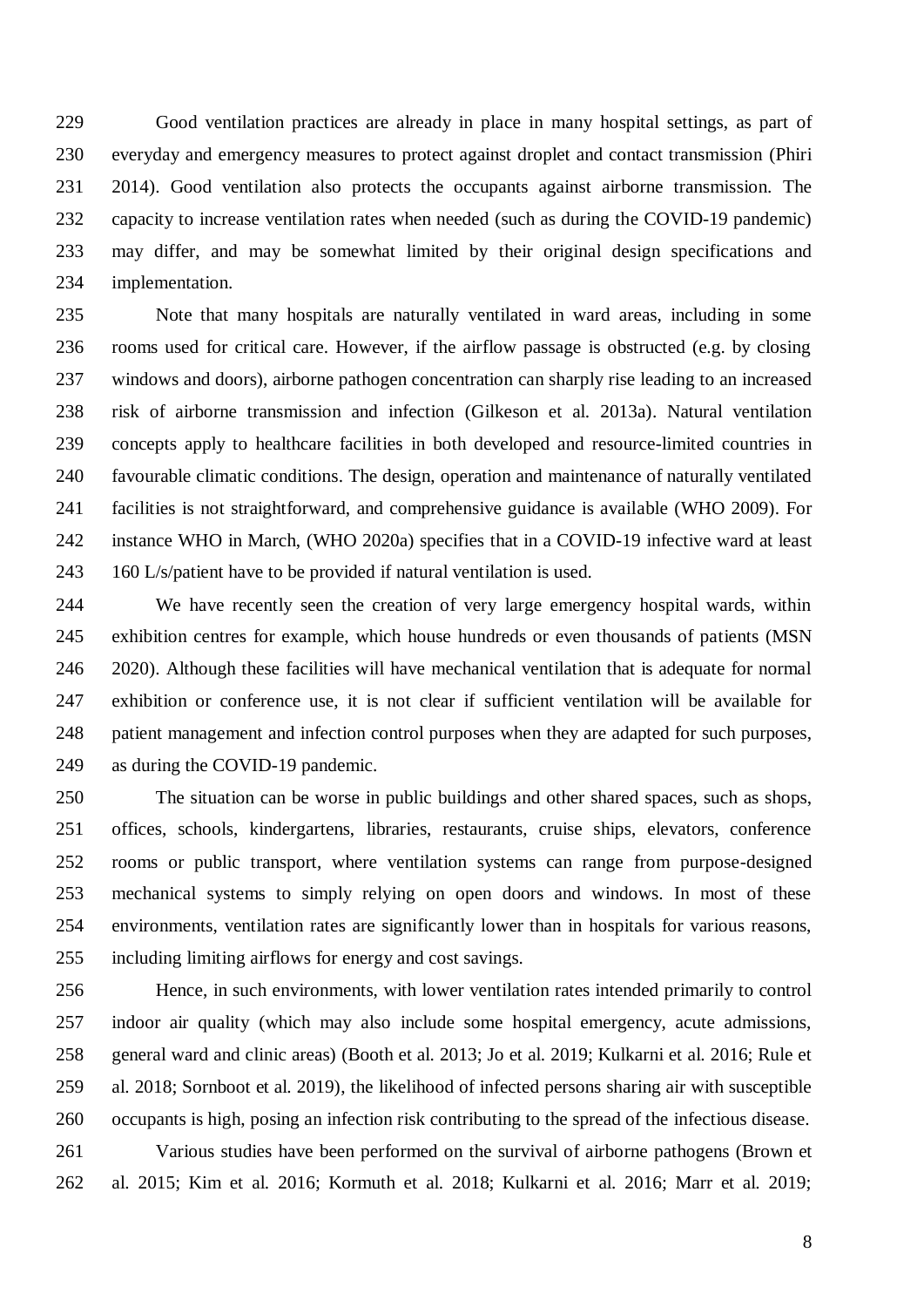Pyankov et al. 2018; Tang 2009). The SARS-CoV-2 virus has been shown to be stable in airborne particles with a half-life of more than one hour (van Doremalen et al. 2020), so it can potentially be inhaled by susceptible individuals causing infection and further spreading of the disease.

 As 'stay-at-home' lockdown measures are gradually relaxed, much of the population may return to spending increasing amounts of time in inadequately ventilated workplaces, offices, schools and other public buildings, where they may be exposed to a risk of acquiring viral infections by inhalation.

- 
- 

## *ii) Ventilation rates should be increased by system modifications.*

 In a mechanically ventilated building, ventilation air is typically provided by a heating, ventilating and air conditioning (HVAC) system. Sometimes, ventilation air is provided by dedicated fans or outdoor air units.

 HVAC system control strategies can usually be modified to increase ventilation to a certain extent in the occupied zones, with relatively little additional cost, to reduce the risks of airborne transmission between occupants. However, this is not via a simple 'flick of a switch', as HVAC systems are complex and usually designed for individual buildings within standard specific operating parameters. Many requirements need to be considered apart from the ventilation rate, including control of temperature, relative humidity, air flow distribution and direction.

 Such systems can be specifically customised as needed by HVAC engineers, e.g. to reduce the risks of airborne transmission. Indeed, the ventilation guidance of ASHRAE (The American Society of Heating, Refrigerating, and Air-conditioning Engineers), REHVA, SHASE (The Society of Heating, Air-Conditioning and Sanitary Engineers of Japan) have all 287 iust been updated to address the spread of COVID-19 (ASHRAE 2020b; REHVA 2020; SHASE 2020). Another example is the modification of a hospital ward ventilation system to create a negative pressure isolation ward (Miller et al. 2017).

 If ventilation is provided using windows openings (aeration) or other means (fixed openings, e.g., natural ventilation), an estimation of the possible outdoor flow rate can be made using CEN Standard, EN 16798-7:2017 (CEN 2017), or other available references as (AIVC 1996; CIBSE 2005). The outdoor air flow rate that is achieved is strongly dependent on the specific local conditions (opening sizes, relative positions, climatic and weather conditions, etc.) and should be estimated case by case; it can easily range from 2 up to 50 ACH or more.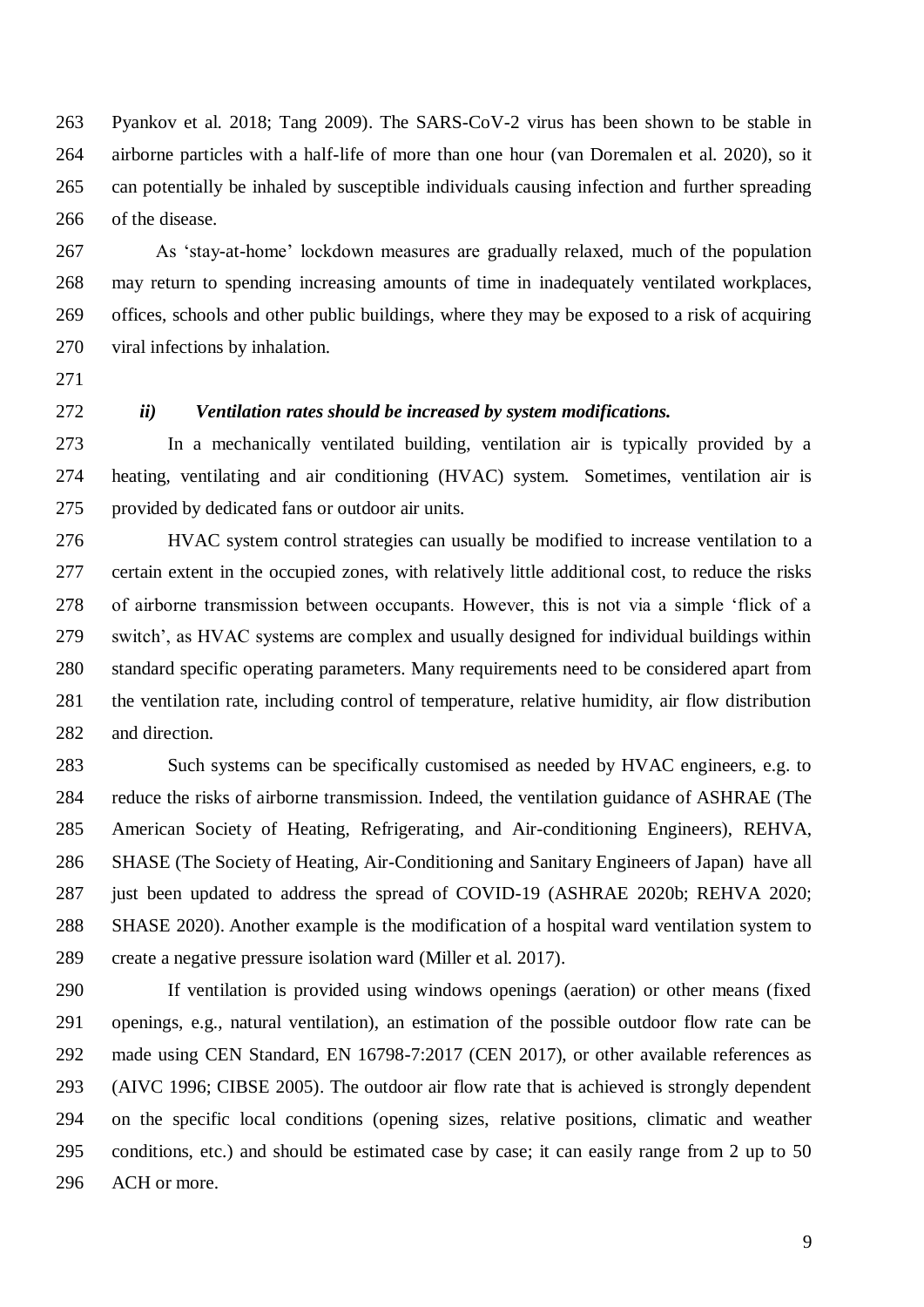For naturally ventilated public buildings, particularly in cold climates, other challenges will arise, but these can also be addressed in order to reduce the risk of airborne infection transmission. It may be necessary to provide additional heating in some buildings to maintain thermal comfort, particularly where the occupants are vulnerable.

# *iii) Avoid air recirculation*

 The recirculation of air is a measure for saving energy, but care must be taken, as it can transport airborne contaminants (including infectious viruses) from one space and distribute them to other spaces connected to the same system, potentially increasing the risk of airborne infection in areas that otherwise would not have been contaminated. This concern has been noted previously in regard to the possible recirculation of biological agents during terrorist attacks that have investigated the effectiveness of eliminating recirculation (e.g. providing 100% outside air to spaces and exhausting all of it) as a countermeasure following an indoor release of the agent (Persily et al. 2007). A study modelling the risk of airborne influenza transmission in passenger cars provided also a case against air recirculation in such situations (Knibbs et al. 2012).

 Particulate filters and disinfection equipment in recirculated air streams can reduce this risk, but they need to be purposely designed to control risk of airborne infection and need regular service to maintain their effectiveness. Many systems are designed for filters that are intended to remove larger particles that may affect the functioning of equipment and that are not effective at removing small, sub micrometre or micrometre size particles associated with adverse health effects. Filter ratings by test methods, such as ASHRAE Standard 52.2 (ASHRAE 2017) that give an indication of performance as a function of particle size should be utilized in choosing appropriate filters.

 Following the above considerations, during an epidemic, including the current COVID-19 pandemic, air should not be recirculated as far as practically possible, to avoid the dissemination of virus-laden particles throughout the indoor environment For central air handling units at a building level or serving multiple zones, recirculation should be avoided, and the system operated on 100% outdoor air (OA) if possible. Disabling recirculation can be achieved by closing the recirculation dampers and opening outdoor air dampers. In systems where it is not possible, one should try to maximize the OA-level and apply filtering or ultraviolet germicidal irradiation to remove or deactivate potential viral contamination from the recirculated air. In many health care settings, air recirculation is, in most cases not allowed at all, though though recirculation is commonly used in non-hospital settings for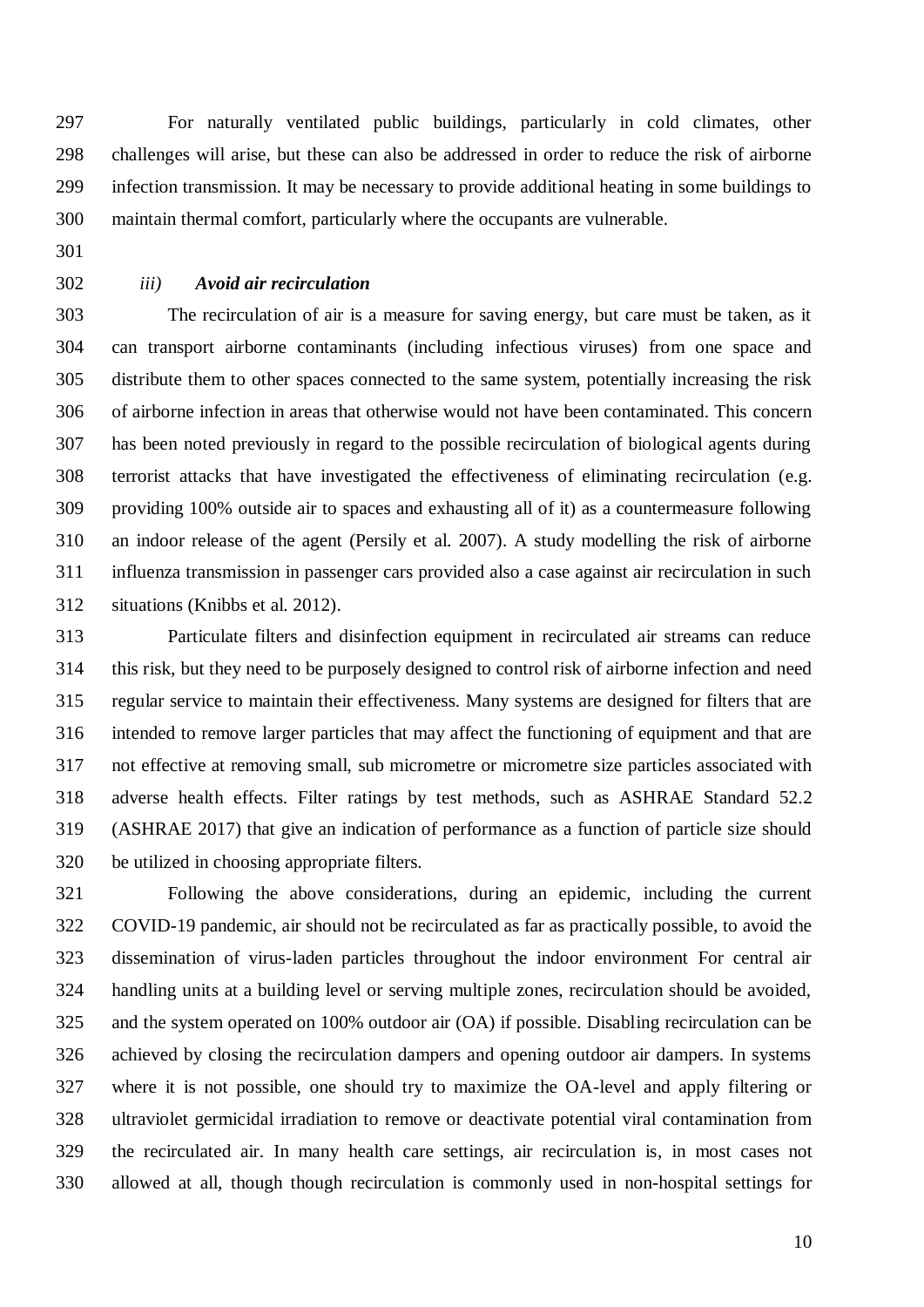improving energy efficiency. At a room (decentral) level, secondary air circulation systems may be installed. One needs to assure that any of such systems also provides ventilation with outdoor air (e.g., induction units). If this is the case, such a system should not be switched off. Other systems, which do not have this feature (e.g., split air-conditioning units) should if possible be turned off, to avoid potential transfer of virus through air flows between people. When such a system is needed for cooling then additional ventilation with outdoor air should be secured by regular/periodic ventilation through, e.g., window opening.

- 
- 

#### *iv) Air cleaning and disinfection devices may be beneficial*

 In environments where it is difficult to improve ventilation, the addition of local air cleaning or disinfection devices, such as germicidal ultraviolet (GUV, or UVGI - ultraviolet germicidal irradiation) may offer benefits. Under laboratory conditions GUV has been shown to be effective against a suite of microorganisms including coronaviruses (Walker et al. 2007), vaccinia (McDevitt et al. 2007) and *Mycobacteria* (Xu et al. 2003), and even influenza (McDevitt et al. 2012; McLean 1961). Several studies show that inactivation decreases with increased humidity for both bacterial (Xu et al. 2005) and viral aerosols (McDevitt et al. 2012). Darnell et al. (2004) showed that SARS-CoV-1 could be inactivated by UV-C, while Bedell et al. (2016) showed a UV-C decontamination device could inactivate MERS-CoV at 1.22m, with almost a 6 log reduction in 5 minutes. There is no data yet for SARS-CoV-2, but the data for other coronaviruses suggest it is highly likely that it is susceptible to UV-C.

 One application that grew dramatically during the multi-drug resistant tuberculosis outbreaks of the 1980s (Young et al. 1994), is the 'upper-room' system in which lamps are placed in the upper part of the room, either on the walls or mounted on the ceiling, directing the UV light into the upper zone with louvers and limiting UV exposure in the occupied space (Xu et al. 2005; Xu et al. 2003). Upper-room GUV is a good technology to consider in crowded, poorly ventilated environments where aerosol transmission could occur and where the ability to increase ventilation is limited. Long ago, McLean (1961) presented data showing interruption of influenza transmission in a hospital setting. It has been estimated that upper-room GUV may reduce infection risk by an amount equivalent to doubling the ventilation rate (Noakes et al. 2015). Escombe et al. (2009) showed 77% reduction in human to guinea pig transmission in a hospital setting, while chamber based studies show the effectiveness of GUV against a number of bacterial aerosols (Xu et al. 2005; Xu et al. 2003; Yang et al. 2012). These concur with modelling studies (Gilkeson et al. 2013b; Noakes et al.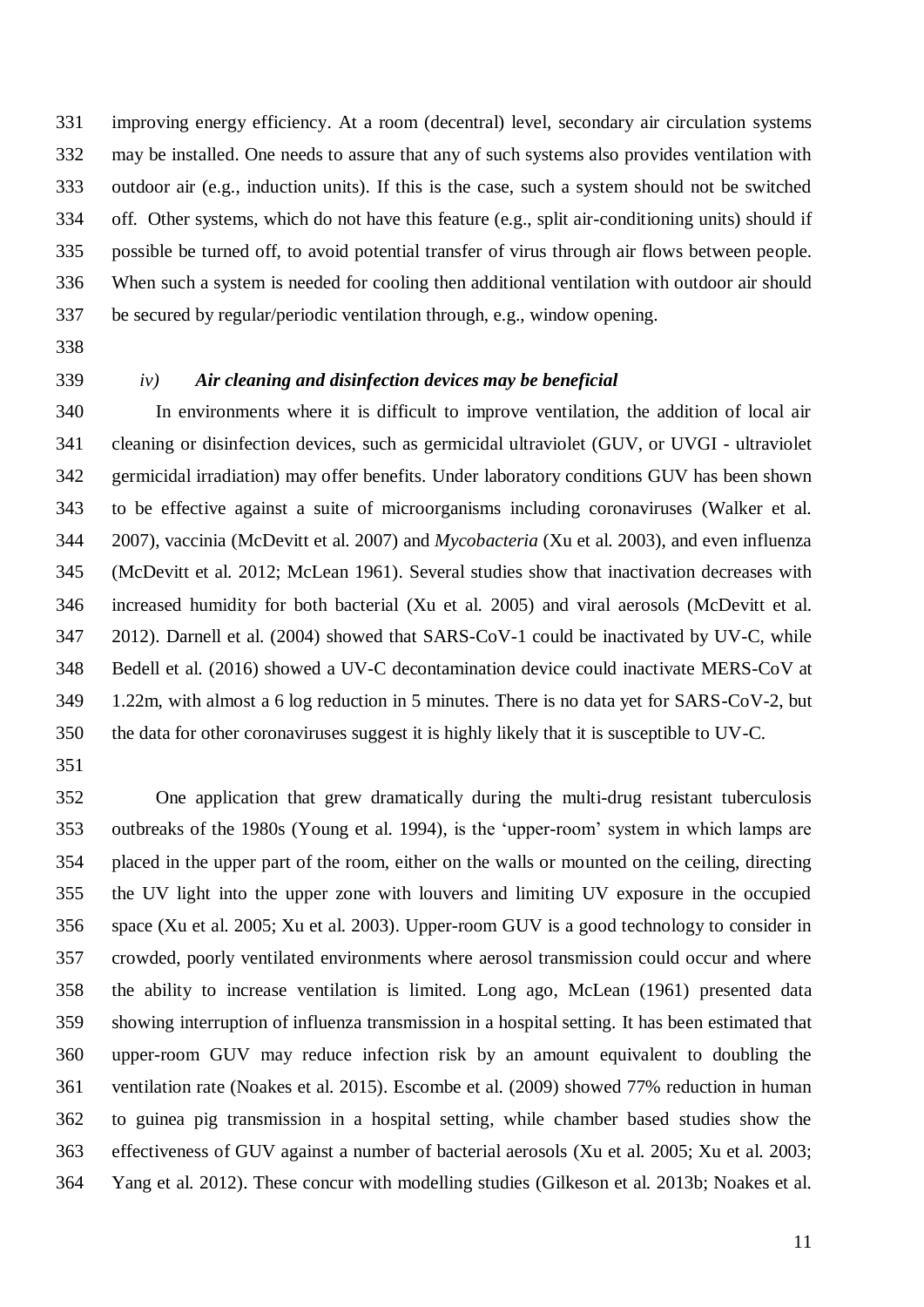2004; Sung et al. 2010; Yang et al. 2012) showing that the effectiveness depends on the placement of the lamps relative to the ventilation flow and that addition of a ceiling fan enhances GUV effectiveness (Xu et al. 2013; Zhu et al. 2014).

 Factors that must be considered when evaluating the ability of upper-room GUV to kill or inactivate airborne microorganisms include the sensitivity of the microorganisms to GUV and the dose received by a microorganism or population of microorganisms. GUV dose is the ultraviolet (UV) irradiance multiplied by the time of exposure and is usually expressed as  $\mu$ W·s/cm<sup>2</sup>. Well-designed upper-room GUV may be effective in killing or inactivating most airborne droplet nuclei containing mycobacteria if designed to provide an average UV 374 fluence rate in the upper room in the range of 30  $\mu$ W/cm<sup>2</sup> to 50  $\mu$ W/cm<sup>2</sup>, provided the other elements stipulated in these guidelines are met. In addition, the fixtures should be installed to provide as uniform a UVGI distribution in the upper room as possible (CDC/NIOSH 2009). A zonal infection risk model (Noakes et al. 2015) suggests that an upper-room GUV with a 378 plane average irradiance of  $0.2 \text{ W/m}^2$  at the UV fixtures could be comparable to increasing the ventilation rate from 3 to 6 ACH.

 Portable consumer air cleaning devices may be beneficial in smaller rooms, although it should be recognised that such devices must be appropriately sized for the space (Miller- Leiden et al. 1996). There is wide variation in performance of air cleaners depending on air cleaner design and size of room in which it is used (Shaughnessy et al. 2006). A useful metric for determining performance is the clean air delivery rate, which is equivalent to the volumetric flow rate of particle-free air produced by the air cleaner (Foarde 1999). Kujundzic et al. (2006) reported air cleaners were similarly effective against removing both airborne 388 bacterial and fungal spores from the air at clean air delivery rates of between 26 and 980 m<sup>3</sup>/h 389 corresponding to effective cleaning of between 5 and 189  $m<sup>3</sup>$  room volumes respectively.

 GUV 'in-duct' application within air-conditioning systems and ventilation ducts may also be a practical approach for disinfecting contaminated extracts or in cases where it is not possible to stop recirculation of ventilation flows (Kujundzic et al. 2007). However, these systems are of little benefit against person-to-person transmission when installed in the supply air of once-through systems that do not recirculate air within the space or building. The US Centers for Disease Control has approved both upper-room and in-duct systems for use in controlling tuberculosis transmission as an adjunct to HEPA filtration (CDC/NIOSH 2009).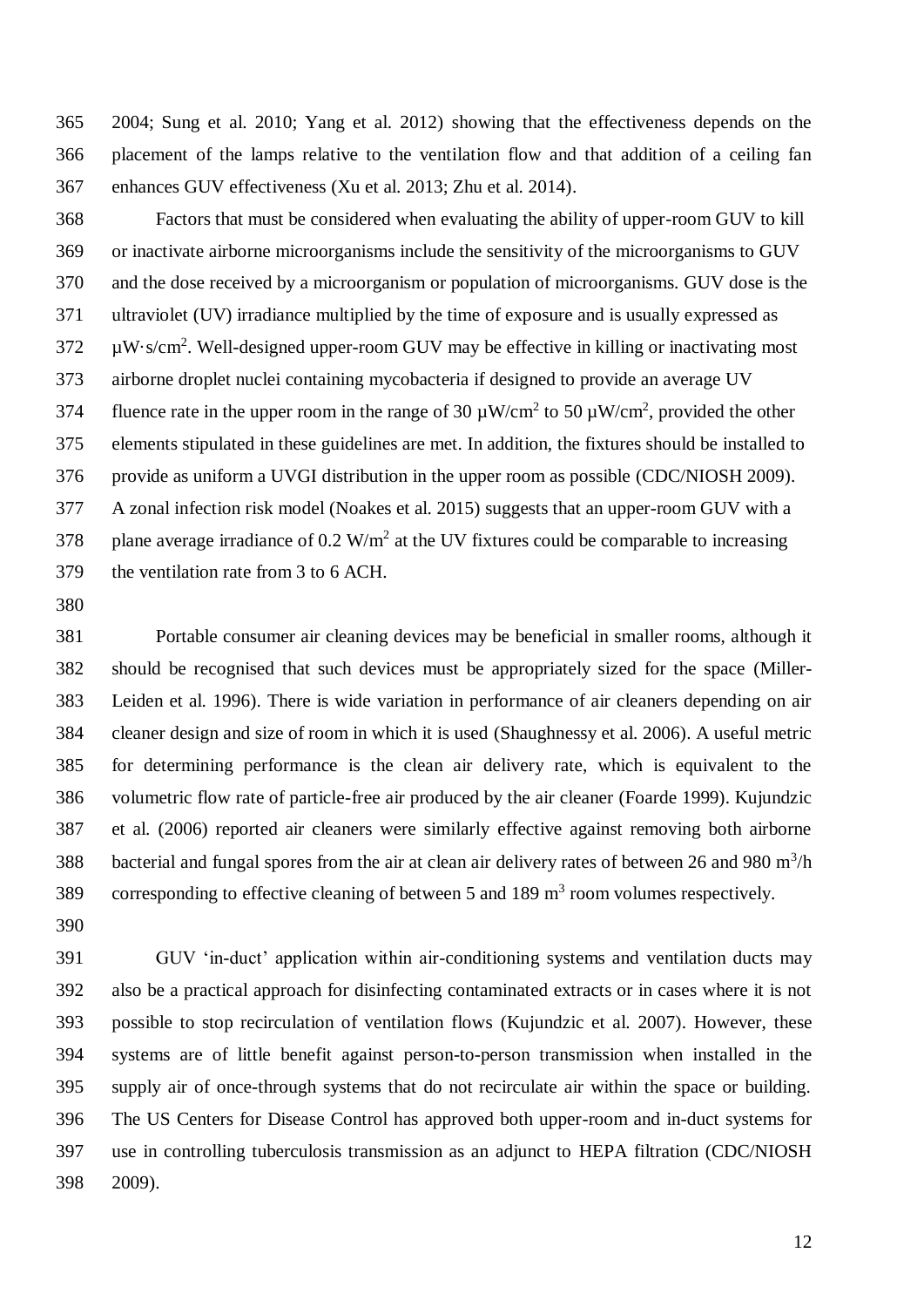# *v) Minimise the number of people within the same indoor environment in an epidemic*

 This measure is self-explanatory in the context of the need to lower the concentration of airborne virus-carrying particles, and reduce the number of people who can be exposed at any time. There is no one specific value for a number of people who could share the same space during pandemics, and this measure should be considered in conjunction with the engineering measures discussed above, and particularly in relation to the ventilation parameters of the space. Although the physical distance required to avoid transmission through direct contact dictates the requirements for the floor area per person, the rate of ventilation provided and the efficiency of ventilation are the parameters that control the concentration of virus-laden microdroplets in the air exhaled by the occupants, and will guide decisions on safe occupancy numbers. In a school or a supermarket, for example, if the number of infected students or shoppers is low, and the ventilation rate is high, the risk of airborne transmission can be low. Similarly, during an epidemic, reducing the number of people using public or private transport *at the same time*, e.g. in subway train systems or busses, is part of effective social distancing (Knibbs et al. 2012; Stopera et al. 2020).

## **Conclusions**

 Until effective pharmacological treatments or vaccines are available to reduce the effective reproductive number to less than 1.0 and stop the ongoing COVID-19 pandemic, enhanced ventilation may be a key element in limiting the spread of the SARS-CoV-2 virus. These are the key ventilation-associated recommendations (see Figure 2):

- 1) To remind and highlight to building managers and hospital administrators and infection control teams that engineering controls are effective to control and reduce the risks of airborne infection – and SARS-CoV-2 has the potential and is likely to be causing some infections by this route.
- 2) To increase the existing ventilation rates (outdoor air change rate) and enhance ventilation effectiveness - using existing systems.
- 3) To eliminate any air-recirculation within the ventilation system so as to just supply fresh (outdoor) air.
- 4) To supplement existing ventilation with portable air cleaners (with mechanical filtration systems to capture the airborne microdroplets), where there are areas of known air stagnation (which are not well-ventilated with the existing system), or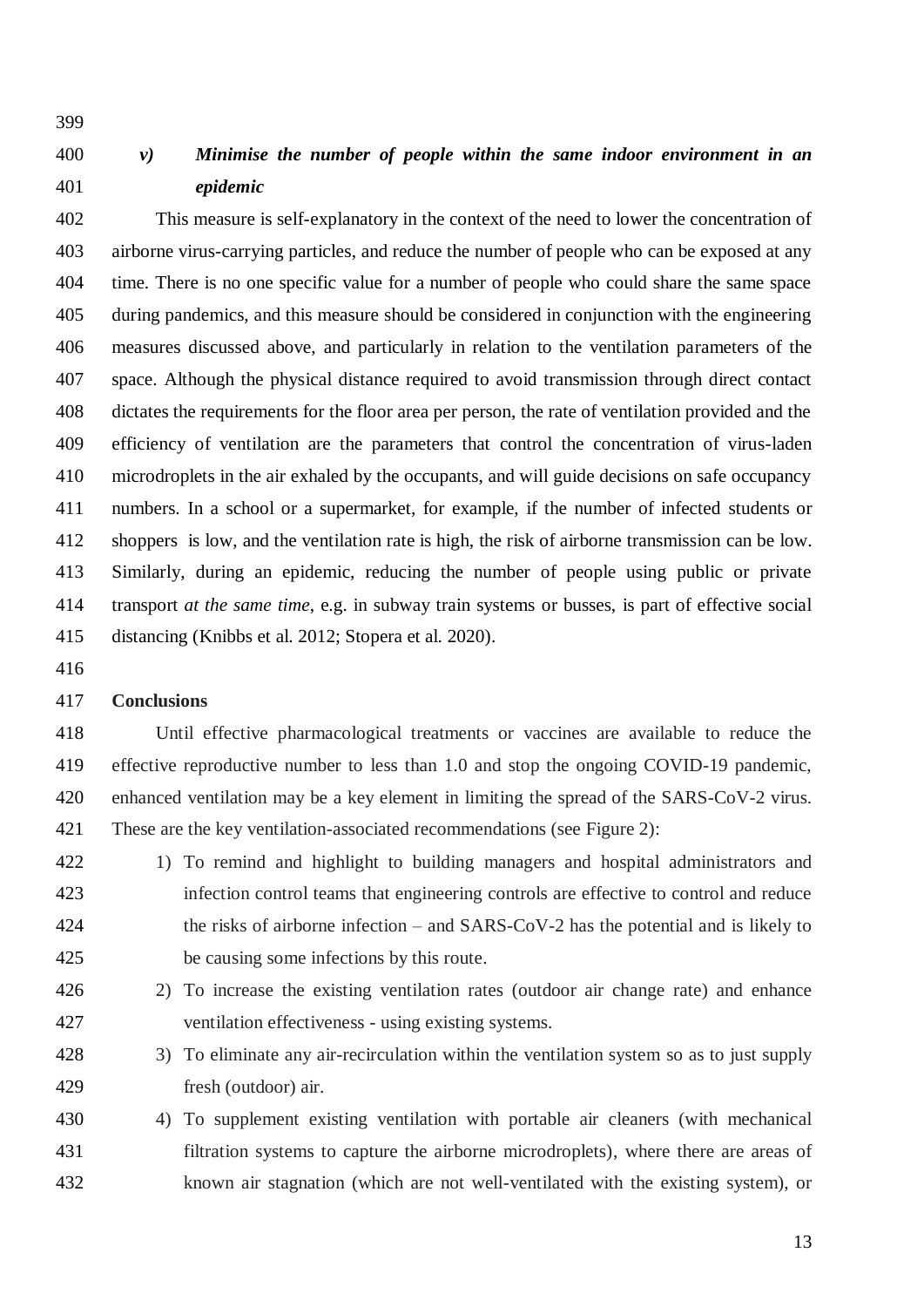isolate high patient exhaled airborne viral loads (e.g. on COVID-19 cohort patient bays or wards). Adequate replacement of the filters in the air cleaners and their maintenance is crucial.

 5) To avoid over-crowding, e.g. pupils sitting at every other desk in school classrooms, or customers at every other table in restaurants, or every other seat in public transport, cinemas, etc.

 If implemented correctly, these recommended building-related measures will lower the overall environmental concentrations of airborne pathogens and thus will reduce the spread of infection by the airborne route. Together with other guidance on minimising the risk of contact and droplet transmission (through hand-washing, cleaning of hand-touch sites, and the appropriate use of PPE), these ventilation-related interventions will reduce the airborne infection rates not just for SARS-CoV-2 in the current COVID-19 pandemic, but also for other airborne infectious agents.

 While much of the focus has been on case finding, isolation and quarantine, social distancing and hand hygiene, we emphasise that a parallel reduction in airborne transmission using such engineering controls in hospitals and other public buildings will further protect healthcare workers, patients and the general public.

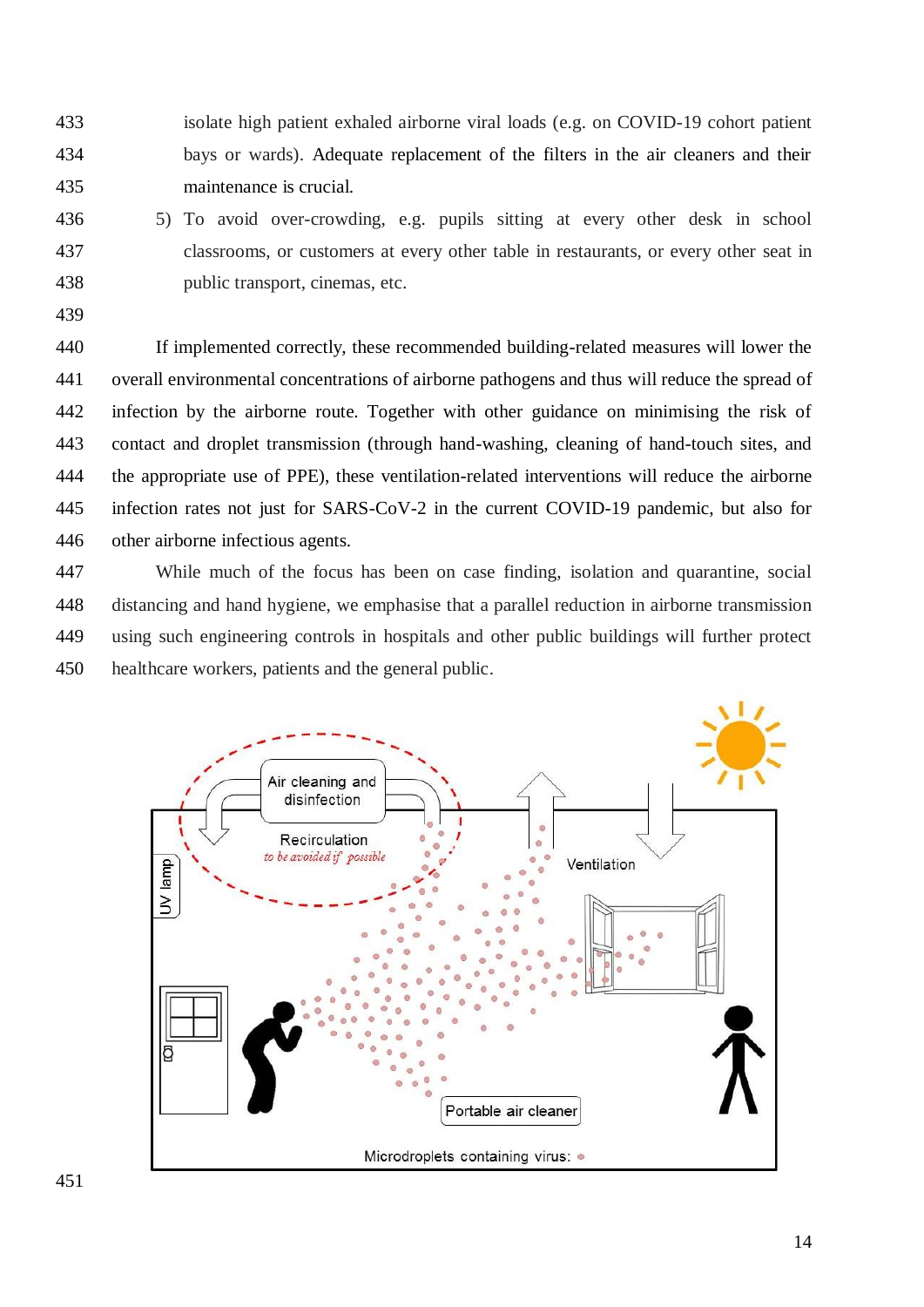| 452 | Figure 2. Engineering level controls to reduce the environmental risks for airborne               |
|-----|---------------------------------------------------------------------------------------------------|
| 453 | transmission                                                                                      |
| 454 |                                                                                                   |
| 455 |                                                                                                   |
| 456 |                                                                                                   |
| 457 | <b>References</b>                                                                                 |
| 458 | Ai, Z.; Hashimoto, K.; Melikov, A.K. Airborne transmission between room occupants during          |
| 459 | short-term events: Measurement and evaluation. Indoor air 2019;29:563-576                         |
| 460 | AIVC. A guide to energy efficient ventilation. Brussels: Air Infiltration and Ventilation         |
| 461 | Centre; 1996                                                                                      |
| 462 | ASHRAE. ASHRAE Standard 52.2-2017 Method of testing general ventilation air-cleaning              |
| 463 | devices for removal efficiency by particle size. 2017;                                            |
| 464 | ASHRAE. COVID-19 (CORONAVIRUS) PREPAREDNESS RESOURCES. American                                   |
| 465 | Society of Heating, Ventilating, and Air-Conditioning Engineers; 2020a                            |
| 466 | ASHRAE. Position Document on Airborne Infectious Diseases, Approved by the Board of               |
| 467 | Directors, January 19, 2014. Reaffirmed y the Technology Council, February 5, 2020.               |
| 468 | Atlanta, Georgia; 2020b                                                                           |
| 469 | Bedell, K.; Buchaklian, A.H.; Perlman, S. Efficacy of an Automated Multiple Emitter Whole-        |
| 470 | Room Ultraviolet-C Disinfection System Against Coronaviruses MHV and MERS-                        |
| 471 | CoV. infection control & hospital epidemiology 2016;37:598-599                                    |
| 472 | Booth, C.M.; Clayton, M.; Crook, B.; Gawn, J. Effectiveness of surgical masks against             |
| 473 | influenza bioaerosols. Journal of Hospital Infection 2013;84:22-26                                |
| 474 | Brown, J.; Tang, J.; Pankhurst, L.; Klein, N.; Gant, V.; Lai, K., et al. Influenza virus survival |
| 475 | in aerosols and estimates of viable virus loss resulting from aerosolization and air-             |
| 476 | sampling. Journal of Hospital Infection 2015;91:278-281                                           |
| 477 | CDC. HIERARCHY OF CONTROLS. Centers for Disease Control and Prevention; 2015                      |
| 478 | CDC/NIOSH. Environmental Control for Tuberculosis: Basic Upper-Room Ultraviolet                   |
| 479 | Germicidal Irradiation Guidelines for Healthcare Settings. Publication No. 2009-105.              |
| 480 | Department of Health and Human Services, Centers for Disease Control and                          |
| 481 | Prevention & National Institute for Occupational Safety and Health; 2009                          |
| 482 | CEN. Energy performance of buildings - Ventilation for buildings. CEN Standard EN 16798-          |
| 483 | 7:2017. Part 7: Calculation methods for the determination of air flow rates in                    |
| 484 | buildings including infiltration. Bruxelles: European Committee for Standardization;              |
| 485 | 2017                                                                                              |
| 486 | Chen W; Zhang N; Wei J; Yen H-L; Y., L. Short-range airborne route dominates exposure of          |
| 487 | respiratory infection during close contact. Building and Environment                              |
| 488 | 2020;176:106859                                                                                   |
| 489 | Chia, P.Y.; Coleman, K.K.; Tan, Y.K.; Ong, S.W.X.; Gum, M.; Lau, S.K., et al. Detection of        |
| 490 | Air and Surface Contamination by Severe Acute Respiratory Syndrome Coronavirus 2                  |
| 491 | (SARS-CoV-2) in Hospital Rooms of Infected Patients. medRxiv 2020;                                |
| 492 | CIBSE. CIBSE guideline AM10: Natural ventilation in non-domestic buildings. London:               |
| 493 | Chartered Institution of Building Services Engineers; 2005                                        |
| 494 | Coleman, K.K.; Nguyen, T.T.; Yadana, S.; Hansen-Estruch, C.; Lindsley, W.G.; Gray, G.C.           |
| 495 | Bioaerosol Sampling for respiratory viruses in singapore's mass rapid transit network.            |
| 496 | Scientific reports 2018;8:1-7                                                                     |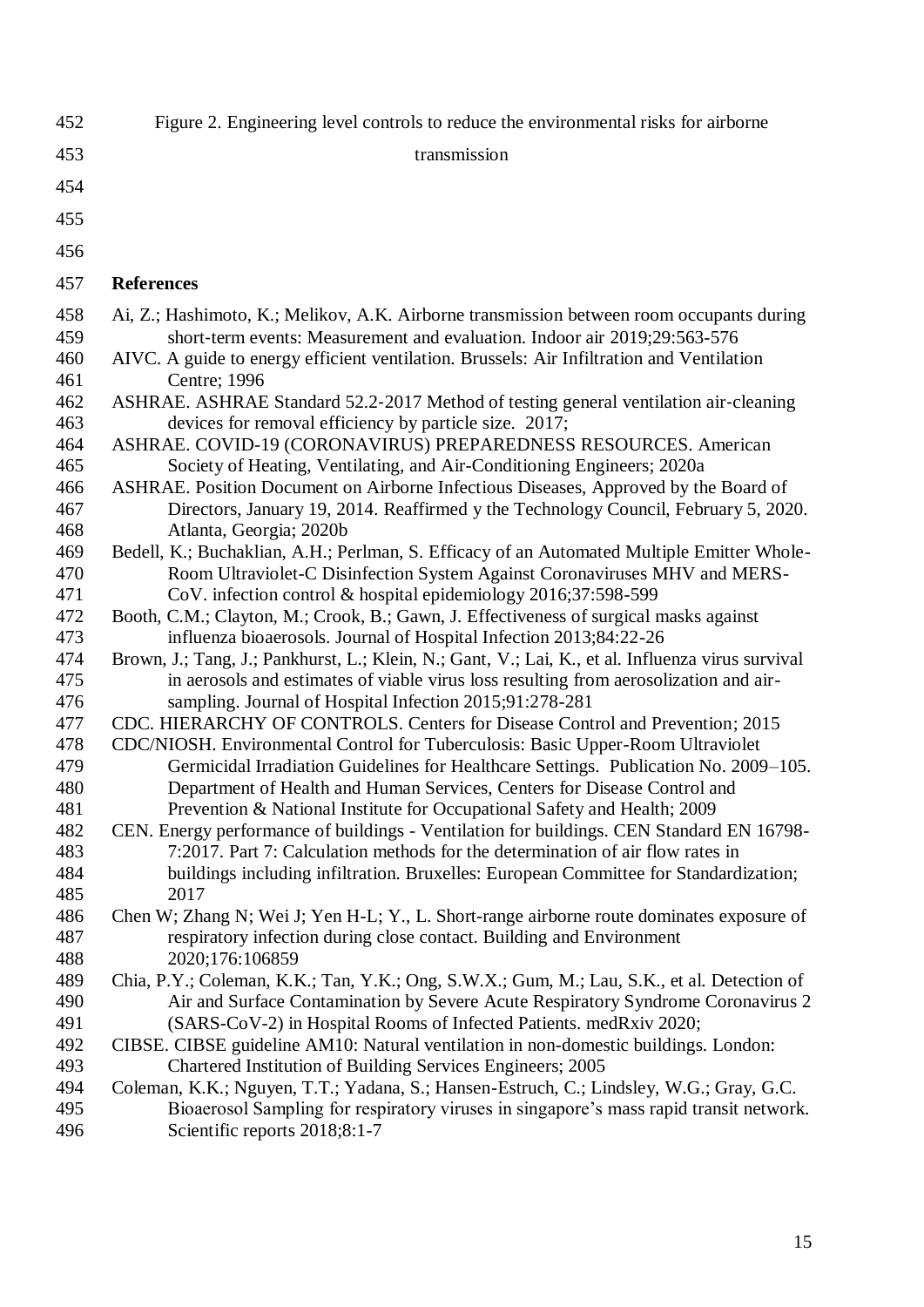- Darnell, M.E.; Subbarao, K.; Feinstone, S.M.; Taylor, D.R. Inactivation of the coronavirus that induces severe acute respiratory syndrome, SARS-CoV. Journal of virological methods 2004;121:85-91
- Department of Health, U.G. Guidance, Green Book Chapter 4: Varicella; Notifiable in Scotland and Northern Ireland
- [\(https://www.gov.uk/government/publications/varicella-the-green-book-chapter-](https://www.gov.uk/government/publications/varicella-the-green-book-chapter-34https:/www.gov.uk/government/publications/varicella-the-green-book-chapter-34) [34https://www.gov.uk/government/publications/varicella-the-green-book-chapter-34\)](https://www.gov.uk/government/publications/varicella-the-green-book-chapter-34https:/www.gov.uk/government/publications/varicella-the-green-book-chapter-34) (accessed 23 April 2020) ed^eds: Department of Health, UK Government; 2015
- Ding, Z.; Qian, H.; Xu, B.; Huang, Y.; Miao, T.; Yen, H.-L., et al. Toilets dominate environmental detection of SARS-CoV-2 virus in a hospital. medRxiv 2020;
- Distasio, A.J.; Trump, D.H. The investigation of a tuberculosis outbreak in the closed environment of a US Navy ship, 1987. Military medicine 1990;155:347-351

 Eames, I.; Tang, J.; Li, Y.; Wilson, P. Airborne transmission of disease in hospitals. Journal of the Royal Society Interface 2009;6:S697–S702

- Escombe, A.R.; Moore, D.A.; Gilman, R.H.; Navincopa, M.; Ticona, E.; Mitchell, B., et al. Upper-room ultraviolet light and negative air ionization to prevent tuberculosis transmission. PLoS medicine 2009;6
- Foarde, K.K. Methodology to perform clean air delivery rate type determinations with microbiological aerosols. Aerosol science and technology 1999;30:235-245
- Gilkeson, C.; Camargo-Valero, M.; Pickin, L.; Noakes, C. Measurement of ventilation and airborne infection risk in large naturally ventilated hospital wards. Building and environment 2013a;65:35-48
- Gilkeson, C.A.; Noakes, C. Application of CFD Simulation to Predicting Upper‐Room UVGI Effectiveness. Photochemistry and photobiology 2013b;89:799-810
- Guo, Z.-D.; Wang, Z.-Y.; Zhang, S.-F.; Li, X.; Li, L.; Li, C., et al. Aerosol and Surface Distribution of Severe Acute Respiratory Syndrome Coronavirus 2 in Hospital Wards, Wuhan, China, 2020. Emerging Infectious Diseases 2020;26
- ISO, B. 17772-1: 2017. Energy performance of buildings. Indoor environmental quality. Indoor environmental input parameters for the design and assessment of energy performance of buildings 2017;
- Jiang, Y.; Wang, H.; Chen, Y.; He, J.; Chen, L.; Liu, Y., et al. Clinical Data on Hospital Environmental Hygiene Monitoring and Medical Staff Protection during the Coronavirus Disease 2019 Outbreak. medRxiv 2020;
- Jo, S.; Hong, J.; Lee, S.-E.; Ki, M.; Choi, B.Y.; Sung, M. Airflow analysis of Pyeongtaek St Mary's Hospital during hospitalization of the first Middle East respiratory syndrome patient in Korea. Royal Society open science 2019;6:181164
- Kim, S.-H.; Chang, S.Y.; Sung, M.; Park, J.H.; Bin Kim, H.; Lee, H., et al. Extensive viable Middle East respiratory syndrome (MERS) coronavirus contamination in air and surrounding environment in MERS isolation wards. Reviews of Infectious Diseases 2016;63:363-369
- Knibbs, L.D.; Morawska, L.; Bell, S.C. The risk of airborne influenza transmission in passenger cars. Epidemiology & Infection 2012;140:474-478
- Kormuth, K.A.; Lin, K.; Prussin, A.J.; Vejerano, E.P.; Tiwari, A.J.; Cox, S.S., et al. Influenza virus infectivity is retained in aerosols and droplets independent of relative humidity. The Journal of infectious diseases 2018;218:739-747
- Kujundzic, E.; Hernandez, M.; Miller, S.L. Ultraviolet germicidal irradiation inactivation of airborne fungal spores and bacteria in upper-room air and HVAC in-duct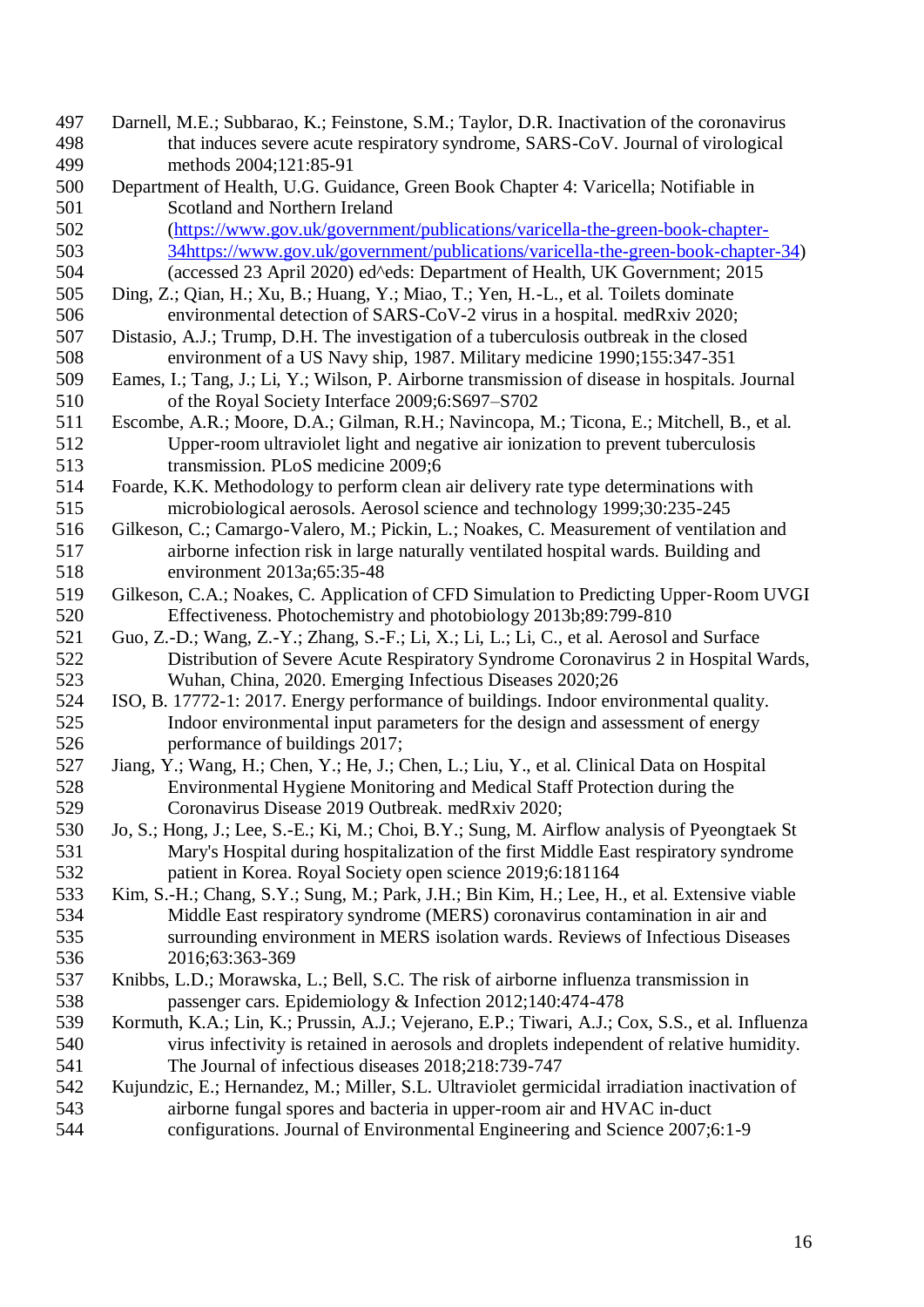- Kujundzic, E.; Matalkah, F.; Howard, C.J.; Hernandez, M.; Miller, S.L. UV air cleaners and upper-room air ultraviolet germicidal irradiation for controlling airborne bacteria and fungal spores. Journal of Occupational and Environmental Hygiene 2006;3:536-546
- Kulkarni, H.; Smith, C.M.; Lee, D.D.H.; Hirst, R.A.; Easton, A.J.; O'Callaghan, C. Evidence of respiratory syncytial virus spread by aerosol. Time to revisit infection control strategies? American journal of respiratory and critical care medicine 2016;194:308- 316
- Lewis, D. Is the coronavirus airborne? Experts can't agree. Nature News; 2020
- Li, Y.; Huang, X.; Yu, I.; Wong, T.; Qian, H. Role of air distribution in SARS transmission during the largest nosocomial outbreak in Hong Kong. Indoor Air 2005;15:83-95
- Li, Y.; Leung, G.M.; Tang, J.; Yang, X.; Chao, C.; Lin, J.Z., et al. Role of ventilation in airborne transmission of infectious agents in the built environment-a multidisciplinary systematic review. Indoor air 2007;17:2-18
- Liu, L.; Li, Y.; Nielsen, P.V.; Wei, J.; Jensen, R.L. Short‐range airborne transmission of expiratory droplets between two people. Indoor Air 2017;27:452-462
- Liu, Y.; Ning, Z.; Chen, Y.; Guo, M.; Liu, Y.; Gali, N.K., et al. Aerodynamic Characteristics and RNA Concentration of SARS-CoV-2 Aerosol in Wuhan Hospitals during COVID-19 Outbreak. bioRxiv 2020;
- Marr, L.C.; Tang, J.W.; Van Mullekom, J.; Lakdawala, S.S. Mechanistic insights into the effect of humidity on airborne influenza virus survival, transmission and incidence. Journal of the Royal Society Interface 2019;16:20180298
- McDevitt, J.J.; Lai, K.M.; Rudnick, S.N.; Houseman, E.A.; First, M.W.; Milton, D.K. Characterization of UVC light sensitivity of vaccinia virus. Appl. Environ. Microbiol. 2007;73:5760-5766
- McDevitt, J.J.; Rudnick, S.N.; Radonovich, L.J. Aerosol susceptibility of influenza virus to UV-C light. Appl. Environ. Microbiol. 2012;78:1666-1669
- McLean, R. The mechanism of spread of Asian influenza: general discussion. Am Rev Respir Dis 1961;83:36-38
- Melikov, A.K. Advanced air distribution. ASHRAE Journal 2011;53:73-77
- Melikov, A.K. Advanced air distribution: improving health and comfort while reducing energy use. Indoor air 2016;26:112-124
- Miller-Leiden, S.; Lohascio, C.; Nazaroff, W.; Macher, J. Effectiveness of in-room air filtration and dilution ventilation for tuberculosis infection control. Journal of the Air & Waste Management Association 1996;46:869-882
- Miller, S.L.; Clements, N.; Elliott, S.A.; Subhash, S.S.; Eagan, A.; Radonovich, L.J. Implementing a negative-pressure isolation ward for a surge in airborne infectious patients. American journal of infection control 2017;45:652-659
- Morawska, L.; Cao, J. Airborne transmission of SARS-CoV-2: the world should face the reality. Environment International 2020:105730
- Moser, M.R.; Bender, T.R.; Margolis, H.S.; Noble, G.R.; Kendal, A.P.; Ritter, D.G. An outbreak of influenza aboard a commercial airliner. American journal of epidemiology 1979;110:1-6
- MSN. Look inside Singapore's exhibition hall turned hospital (Photos). 2020
- Nishiura, H.; Oshitani, H.; Kobayashi, T.; Saito, T.; Sunagawa, T.; Matsui, T., et al. Closed environments facilitate secondary transmission of coronavirus disease 2019 (COVID-19). medRxiv 2020;
- Noakes, C.; Beggs, C.; Sleigh, P. Modelling the performance of upper room ultraviolet germicidal irradiation devices in ventilated rooms: comparison of analytical and CFD methods. Indoor and Built Environment 2004;13:477-488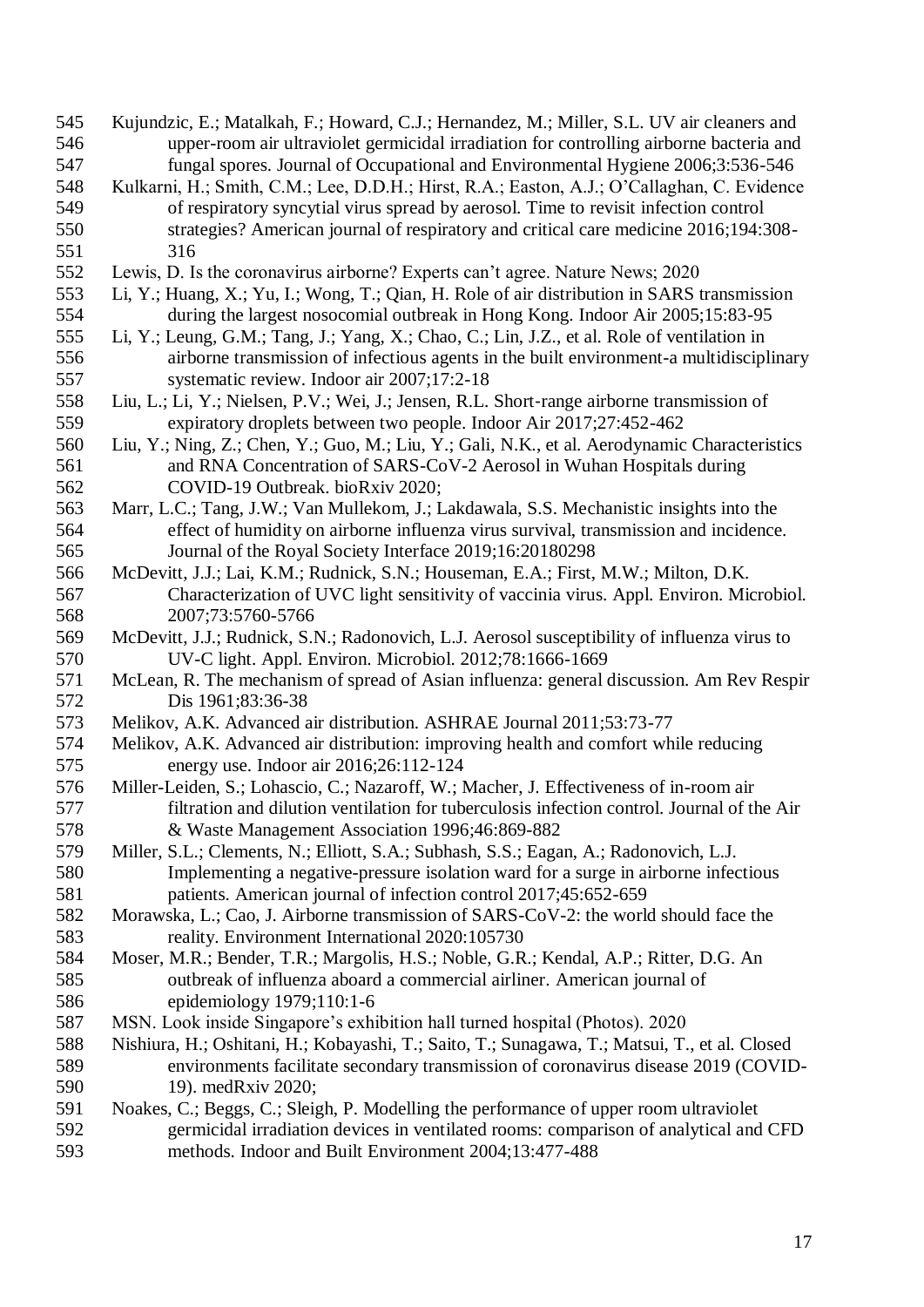- Noakes, C.J.; Khan, M.A.I.; Gilkeson, C.A. Modeling infection risk and energy use of upper- room Ultraviolet Germicidal Irradiation systems in multi-room environments. Science and Technology for the Built Environment 2015;21:99-111
- Ong, S.W.X.; Tan, Y.K.; Chia, P.Y.; Lee, T.H.; Ng, O.T.; Wong, M.S.Y., et al. Air, surface environmental, and personal protective equipment contamination by severe acute respiratory syndrome coronavirus 2 (SARS-CoV-2) from a symptomatic patient. JAMA 2020;
- Persily, A.; Chapman, R.E.; Emmerich, S.J.; Dols, W.S.; Davis, H.; Lavappa, P., et al. Building retrofits for increased protection against airborne chemical and biological releases. National Institute of Standards and Technology, Gaithersburg, MD 2007;
- Phiri, M. Health Building Note 00-01 General design guidance for healthcare buildings ed^eds: UK Government; 2014
- Pyankov, O.V.; Bodnev, S.A.; Pyankova, O.G.; Agranovski, I.E. Survival of aerosolized coronavirus in the ambient air. Journal of Aerosol Science 2018;115:158-163
- REHVA. COVID-19 Guidance. 2020
- Roy, C.J.; Milton, D.K. Airborne transmission of communicable infection-the elusive pathway. The New England Journal of Medicine 2004;350:1710
- Rule, A.M.; Apau, O.; Ahrenholz, S.H.; Brueck, S.E.; Lindsley, W.G.; de Perio, M.A., et al. Healthcare personnel exposure in an emergency department during influenza season. PloS one 2018;13
- Santarpia, J.L.; Rivera, D.N.; Herrera, V.; Morwitzer, M.J.; Creager, H.; Santarpia, G.W., et al. Transmission Potential of SARS-CoV-2 in Viral Shedding Observed at the University of Nebraska Medical Center. medRxiv 2020;
- SHASE. Role of ventilation in the control of the COVID-19 infection: Emergency presidential discourse. The Society of Heating, Air-Conditioning and Sanitary Engineers of Japan (SHASE); 2020
- Shaughnessy, R.; Sextro, R. What is an effective portable air cleaning device? A review. Journal of Occupational and Environmental Hygiene 2006;3:169-181
- Sornboot, J.; Aekplakorn, W.; Ramasoota, P.; Bualert, S.; Tumwasorn, S.; Jiamjarasrangsi, W. Detection of airborne Mycobacterium tuberculosis complex in high-risk areas of health care facilities in Thailand. The International Journal of Tuberculosis and Lung Disease 2019;23:465-473
- Stopera, M.; Stopera, D. 19 Pictures Of The Most Dangerous Places In New York City Right Now. 2020
- Sung, M.; Kato, S. Method to evaluate UV dose of upper-room UVGI system using the concept of ventilation efficiency. Building and Environment 2010;45:1626-1631
- Tang, J.W. The effect of environmental parameters on the survival of airborne infectious agents. Journal of the Royal Society Interface 2009;6:S737-S746
- Tellier, R.; Li, Y.; Cowling, B.J.; Tang, J.W. Recognition of aerosol transmission of infectious agents: a commentary. BMC infectious diseases 2019;19:101
- Thatiparti, D.S.; Ghia, U.; Mead, K.R. Assessing effectiveness of ceiling-ventilated mock airborne infection isolation room in preventing hospital-acquired influenza transmission to health care workers. ASHRAE transactions 2016;122:35
- Thatiparti, D.S.; Ghia, U.; Mead, K.R. Computational fluid dynamics study on the influence of an alternate ventilation configuration on the possible flow path of infectious cough aerosols in a mock airborne infection isolation room. Science and technology for the built environment 2017;23:355-366
- van Doremalen, N.; Bushmaker, T.; Morris, D.H.; Holbrook, M.G.; Gamble, A.; Williamson, B.N., et al. Aerosol and surface stability of SARS-CoV-2 as compared with SARS-CoV-1. New England Journal of Medicine 2020;